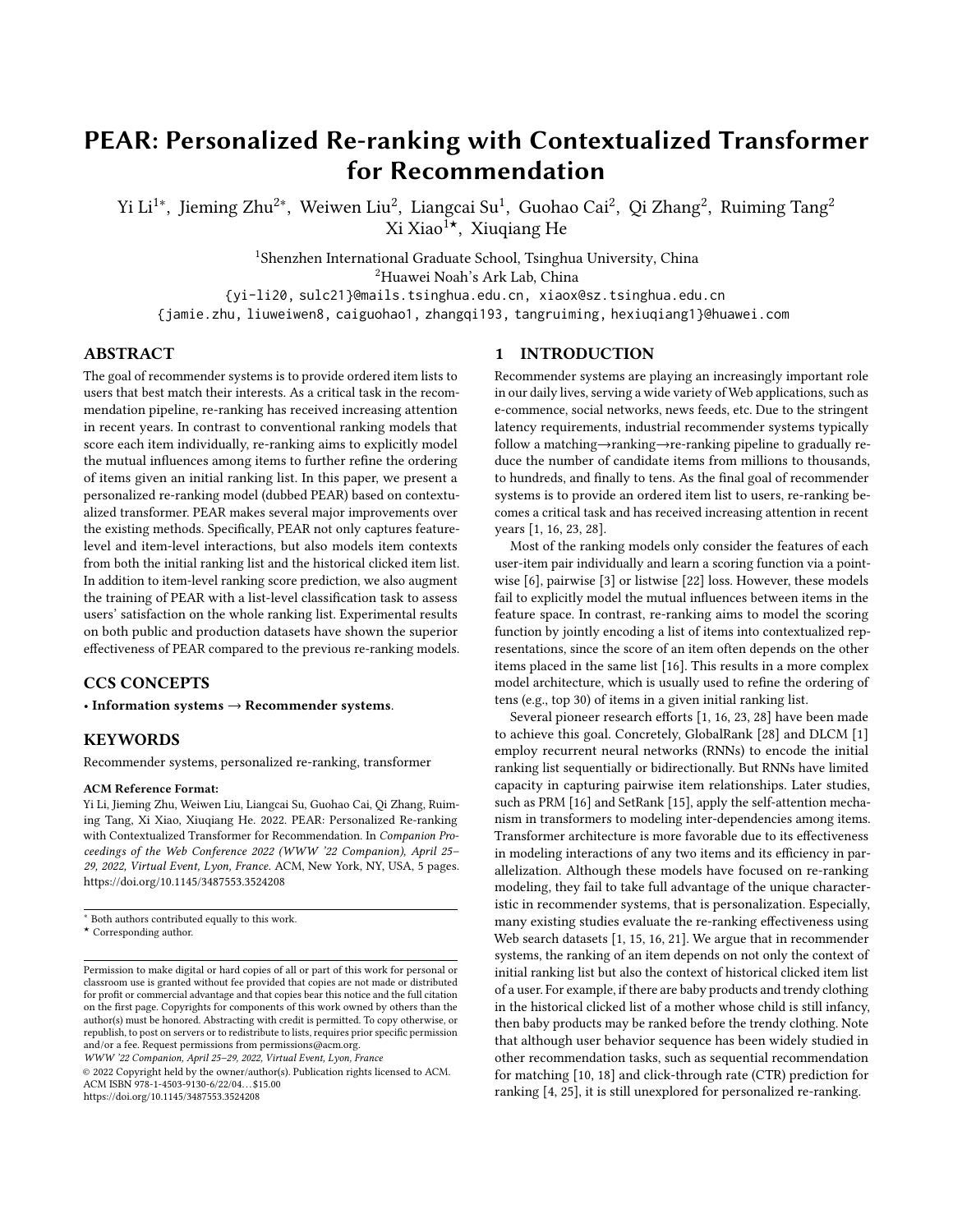To address the issue, in this work, we propose a personalized re-ranking model (dubbed PEAR) based on a novel contextualized transformer architecture, which comprises three main parts: featurelevel interaction, item-level interaction, and multi-task training. More specifically, our PEAR model has made the following major improvements over the existing re-ranking models.

- We model both feature-level and item-level interactions to combine the advantages of both ranking and re-ranking models. The feature interaction module can be substituted to any existing ranking network that allows to capture feature interactions, such as MLP [\[8\]](#page-4-14), DCN [\[20\]](#page-4-15), AFN [\[7\]](#page-4-16).
- We not only leverage the contextual information within the initial ranking list as existing studies have done, but also capture the item inter-dependencies across the historical clicked item list via merged sequence-to-sequence cross-attention, which expands the context scope for improved personalization in re-ranking.
- We train PEAR through an item-level ranking score prediction task as well as a list-level classification task to assess users' satisfaction on the whole ranking list, which follows the multi-task training paradigm.

To evaluate the effectiveness of PEAR, we have conducted comprehensive experiments on a public benchmark dataset for microvideo recommendation [\[5\]](#page-4-17) and a large-scale production dataset for news recommendation at Huawei. The results show the superiority of PEAR over the existing state-of-art methods.

# 2 RELATED WORK

Transformer-based ranking. The great success of transformers in natural language processing (NLP) [\[11,](#page-4-18) [14,](#page-4-19) [19\]](#page-4-20) draw much research attention from the recommendation domain. In recommendation tasks, user's historical behaviors with sequential structure is an important aspect for modeling. Therefore, many studies [\[4,](#page-4-12) [24–](#page-4-21)[26\]](#page-4-22) use the self-attention mechanism in transformers to model relations among items. Zhou et al. [\[26\]](#page-4-22) introduces the target attention mechanism to adaptively assign importance weights to item embeddings in historical behaviors according to the target item for ranking. To better capture item relationships and sequential patterns underlying the historical behavior sequences, Chen et al. [\[4\]](#page-4-12) applies the transformer encoder to learn contextualized item representations of historical behaviors. Instead, our work leverages transformers for re-ranking.

Re-ranking. Different from the ranking stage where each item score is computed independently, re-ranking takes into account the mutual influences of items generated from a ranking model to refine their ordering. Several pioneer studies on re-ranking have been performed. [\[28\]](#page-4-4) and [\[1\]](#page-4-1) utilize RNNs to encode item-level sequential patterns into feature space. However, RNNs are limited in modeling pairwise relations directly, especially for long sequences. In contrast, PRM [\[16\]](#page-4-2) introduces the self-attention mechanism to model inter-item dependencies in initial ranking list for re-ranking. In addition, [\[13\]](#page-4-23) proposes a graph neural network based model to capture item relationships. Qiu et al. [\[17\]](#page-4-24) investigate the use of data augmentation to mitigate the imbalance issue in re-ranking. Different from these models, our work leverages contextualized transformers to incorporate historical behaviors for re-ranking.

<span id="page-1-0"></span>

Figure 1: The model architecture of PEAR.

## 3 METHODOLOGY

In this section, we describe the PEAR model architecture as illustrated in Figure [1.](#page-1-0) There are three main parts in the framework: feature-level interaction, item-level interaction and multi-task training. In what follows, we describe each part in details.

#### 3.1 Feature-level Interaction

Learning interactions of raw features is important as indicated in existing studies for ranking [\[9,](#page-4-25) [20\]](#page-4-15). To fuse features (e.g., gender, city, category) of each user-item pair, we propose a feature interaction module to capture complex feature interactions and thus obtain contextualized item representations. In recent years, many effective feature interaction networks have been proposed, such as DeepFM [\[9\]](#page-4-25), DCN [\[20\]](#page-4-15), and AFN [\[7\]](#page-4-16), to capture useful feature interactions. While it is generally applicable to employ any of these networks as our feature interaction module, in this work, we use a two-layer MLP for simplicity.

Typically, both user features and item features comprise multifield categorical values (e.g., the city field contains Beijing/Shanghai/ $\cdots$ ). It is common to apply embedding layers to map these highly sparse categorical features into dense feature embeddings (as detailed in [\[27\]](#page-4-26)). After that, we could obtain a flattened feature vector for each user  $(f_u \in \mathbb{R}^{d_u})$  and item  $(f_i \in \mathbb{R}^{d_i})$ , where  $d_u$  and  $d_i$  denote flattened dimensions. To get fused user-item representations, we first concatenate the user feature vector and every item feature vector in the historical item list  $B = [b_1, b_2, ..., b_n]$  and the initial ranking list  $S = [s_1, s_2, ..., s_m]$ , which produces the representation matrix  $X \in \mathbb{R}^{(d_u + d_i) \times (n+m)}$ . Then, we feed X into a two-layer MLP:

$$
Z = W_2 \sigma (W_1 X + b_1) + b_2 , \qquad (1)
$$

where  $W_1, W_2, b_1, b_2$  are learned kernel and bias weights.  $\sigma$  denotes the activation function (e.g., ReLU).  $Z \in \mathbb{R}^{d \times (n+m)}$  outputs the fused representations in  $d$ -dimension. It is worth noting that our feature interaction module (i.e., 2-layer MLP) works similarly to the feedforward network (FFN) in transformers [\[19\]](#page-4-20). In addition, to facilitate the subsequent list-level task, we add a special classification token (i.e., CLS) with learnable parameters in  $\mathbb{R}^d$  at the end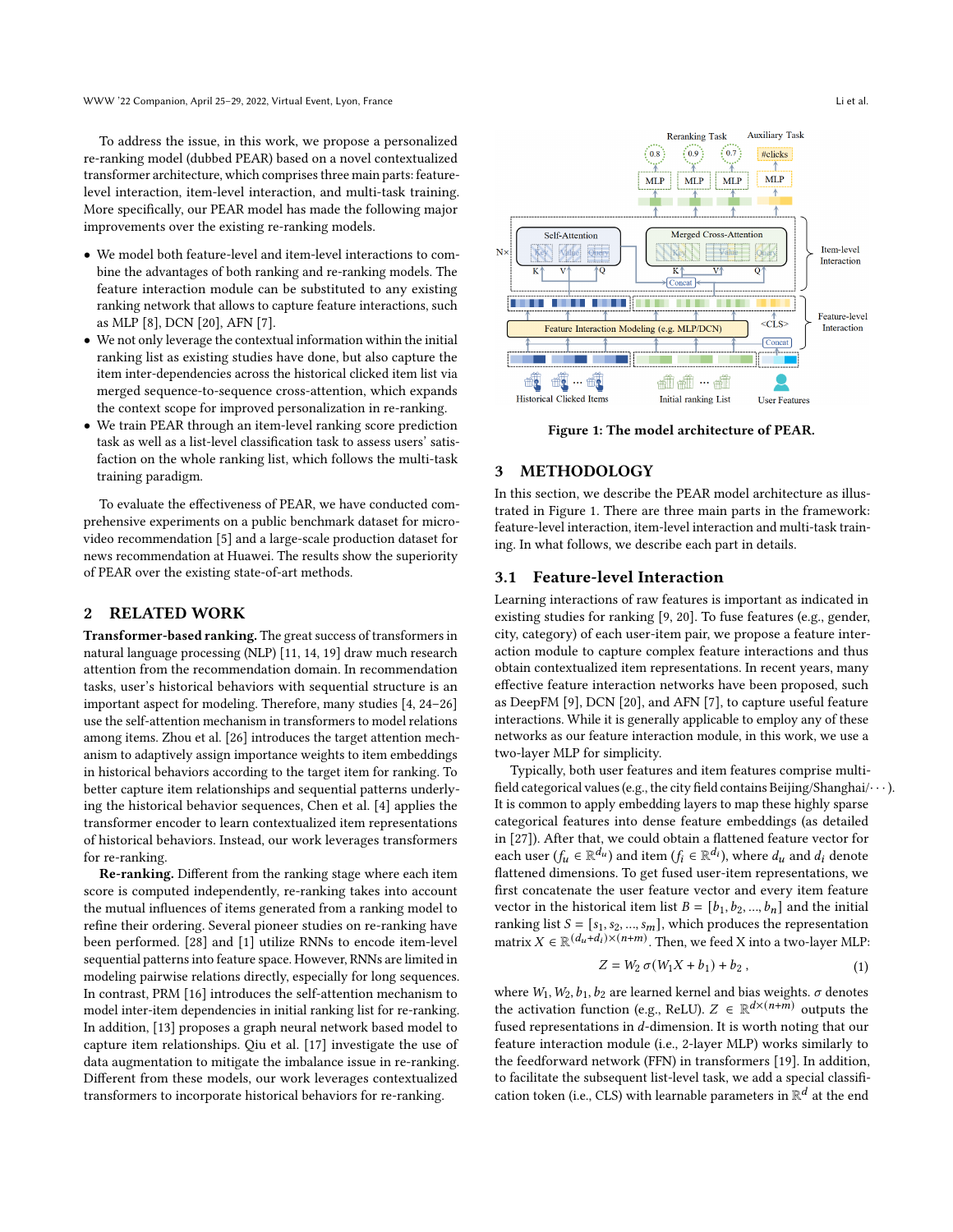of the initial ranking list. It is inspired by Bert [\[11\]](#page-4-18), and is useful in aggregating the list-level representation of the entire initial ranking list. Finally, we obtain  $Z_B \in \mathbb{R}^{d \times n}$  and  $Z_S \in \mathbb{R}^{d \times (m+1)}$  as the output representations of the historical item list and the initial ranking list (with CLS token), respectively.

#### 3.2 Item-level Interaction

Several pioneer research efforts [\[1,](#page-4-1) [2,](#page-4-27) [16,](#page-4-2) [28\]](#page-4-4) have been made to model the mutual influences between item pairs. Although they introduce different network structures (e.g., RNNs, self-attention) for item relation modeling, all of them only consider the context of the initial ranking list, largely neglecting the potential influences by the historical clicked item list. However, historical user behaviors contain rich and fine-grained user interests that are equally important for contextualized item modeling in re-ranking.

In this work, we employ the popular encoder-decoder structure [\[19\]](#page-4-20) that has been widely applied in NLP to capture the itemlevel interactions not only within the initial ranking list and within the historical item list, but also across the two lists. As shown in Figure [1,](#page-1-0) the item-level interaction module consists of a stack of N blocks, each comprising a self-attention layer and a merged crossattention layer. For efficiency, we set  $N = 1$  in our experiments.

First, a self-attention layer is employed to model fine-grained user interests in the historical behaviors, which could provide more informative contexts for learning item interactions across lists. Specifically, we use the self-attention in [\[19\]](#page-4-20) as follows:

$$
H_B = Softmax\left(\frac{(W_Q Z_B)^T (W_K Z_B)}{\sqrt{d_h}}\right) (W_V Z_B)^T, \tag{2}
$$

where  $W_O, W_K, W_V \in \mathbb{R}^{d_h \times d}$  are learnable query, key, and value parameters.  $H_B \in \mathbb{R}^{n \times d_h}$  represents the output item representations in historical item list.

Then, a merged cross-attention layer is applied to model the item interactions within the initial ranking list and across the two lists simultaneously. For this purpose, a straightforward way is to apply a self-attention sub-layer and a cross-attention sub-layer accordingly, as the transformer decoder does in [\[19\]](#page-4-20). But we further merge the two sub-layers together for better computation efficiency in GPUs. More specifically, given  $H_B$  and  $Z_S$  as inputs, the merged cross-attention is formulated as follows:

$$
H_S = Softmax\left(\frac{(W_q Z_S)^T [W_{k1} H_B^T, W_{k2} Z_S]}{\sqrt{d_h}}\right) [W_{v1} H_B^T, W_{v2} Z_S]^T
$$
\n(3)

where  $W_q$ ,  $W_{k2}$ ,  $W_{v2} \in \mathbb{R}^{d_h \times d}$  and  $W_{k1}$ ,  $W_{v1} \in \mathbb{R}^{d_h \times d_h}$  are all learnable parameters. [·] denotes the concatenation operation. In this way, we use a single merged cross-attention layer to simultaneously capture item interactions within  $Z_S$  and across  $Z_S$  and  $H_B$ .

Our PEAR model comprises a feature-level interaction module and an item-level interaction module, corresponding to FFN and multi-head self-attention layers respectively in a vanilla transformer [\[19\]](#page-4-20). Thus, we view PEAR as a contextualized transformer.

# 3.3 Multi-task Training

The output  $H_S$  goes through a one-layer MLP followed by sigmoid activations for click prediction. It is worth noting that softmax loss does not work well since multiple positives may exist in the initial ranking list, making the sum of ground-truth probabilities larger than 1. Instead, we model the task as a multi-label learning problem using binary cross-entropy loss, which is defined as:

$$
\mathcal{L}_m = \sum \left( y_t \log(\hat{y}_t) + (1 - y_t) \log(1 - \hat{y}_t) \right) \tag{4}
$$

where  $y_t \in \{0, 1\}$  denotes whether the user has clicked the target item.  $\hat{y}_t$  is the predicted click probability of the target item.

Considering that the above loss only considers each single item in isolation, we introduce an auxiliary task, which is a list-level task to predict the number of clicks in each initial list. For simplicity, in this work, we also formulate it as a binary classification problem with the following loss:

$$
\mathcal{L}_{aux} = \sum \left( y_{aux} \log(\hat{y}_{aux}) + (1 - y_{aux}) \log(1 - \hat{y}_{aux}) \right) \tag{5}
$$

where  $y_{aux}$  represents whether the initial ranking list contains positive items.  $\hat{y}_{aux}$  is the predicted probability from the CLS token. At last, we combine the two loss functions as multi-task learning:

$$
\mathcal{L} = \mathcal{L}_m + \alpha \mathcal{L}_{aux} \tag{6}
$$

where  $\alpha$  is a hyper-parameter to adjust the effect of  $\mathcal{L}_{aux}$ . Typically, we set  $\alpha = 1$ .

# **EXPERIMENTS**

## 4.1 Experimental Settings

4.1.1 Dataset Description. Existing works conduct experiments on Web search datasets [\[1,](#page-4-1) [15,](#page-4-8) [16,](#page-4-2) [21\]](#page-4-9). However, these datasets do not contain user historical behaviors required by our work. Thus, we employ another two real-world datasets in our experiments:

- MicroVideo-1.7M: This is a million-scale dataset collected from a popular micro-video recommender system in China, which has 12,737,619 interactions that 10,986 users have made on 1,704,880 micro-videos [\[5\]](#page-4-17). We follow the existing train-test data splits.
- News-Dataset: The private dataset contains click logs of three hours, randomly sampled from Huawei's production news recommender systems. It is composed of 17,203,522 interactions between 1.8M users and 37K news.

4.1.2 Evaluation Metrics. We perform re-ranking for 30 items and use the following common metrics for evaluating re-ranking performance [\[1,](#page-4-1) [26\]](#page-4-22), including nDCG@K and gAUC@K, where K=20, 30.

4.1.3 Initial ranker and baselines. To generate an initial ranking list for the re-ranking model, we select DCN, a learning to rank method that achieves great success in industry. And we compare our proposed PEAR against several baseline re-ranking models including DLCM [\[1\]](#page-4-1), PRM [\[16\]](#page-4-2) and SetRank [\[15\]](#page-4-8).

4.1.4 Implementation details. We use Tensorflow for model implementation and apply the Adam [\[12\]](#page-4-28) optimizer. The maximal length of historical behaviors is set to 128. The MLP used for feature-level interaction has a size of [500, 500]. We set the dropout rate to 0.1, batch size to 200 for MicroVideo-1.7M and 400 for News-Dataset. We tune the learning rate from {1e-3, 1e-4, 5e-5, 1e-5}. The number of heads is set 1 for MicroVideo-1.7M and 2 for News-Dataset.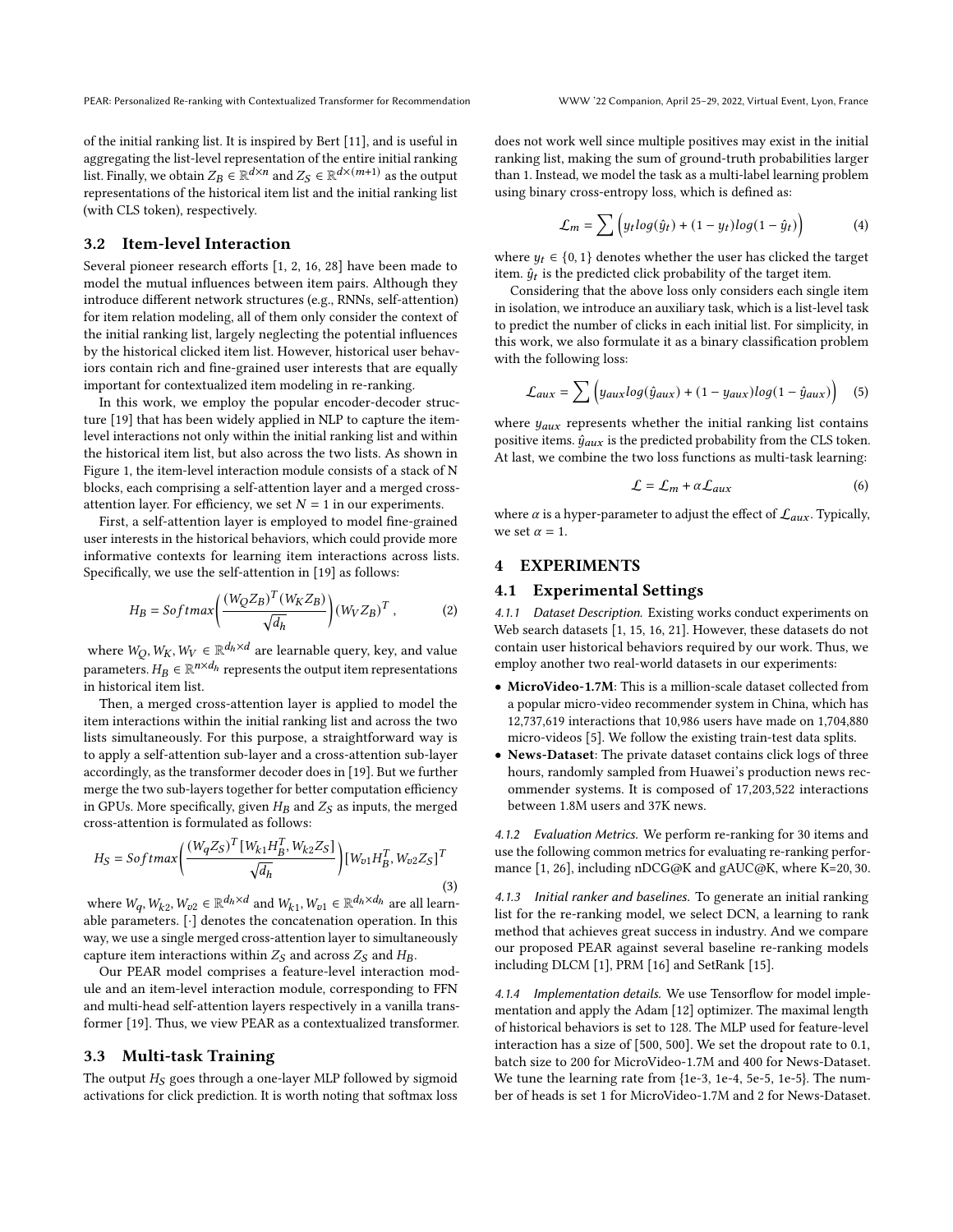<span id="page-3-0"></span>

| Model       | MicroVideo-1.7M |         |         |         | News-Dataset |         |         |         |
|-------------|-----------------|---------|---------|---------|--------------|---------|---------|---------|
|             | gAUC@20         | gAUC@30 | nDCG@20 | nDCG@30 | gAUC@20      | gAUC@30 | nDCG@20 | nDCG@30 |
| DCN (base)  | 0.5342          | 0.5405  | 0.5349  | 0.6585  | 0.6014       | 0.6097  | 0.2557  | 0.2601  |
| <b>DLCM</b> | 0.5604          | 0.5665  | 0.5571  | 0.6711  | 0.6040       | 0.6115  | 0.2564  | 0.2608  |
| SetRank     | 0.5483          | 0.5537  | 0.5445  | 0.6620  | 0.6017       | 0.6099  | 0.2555  | 0.2602  |
| <b>PRM</b>  | 0.5629          | 0.5680  | 0.5579  | 0.6714  | 0.6059       | 0.6125  | 0.2572  | 0.2616  |
| PEAR        | 0.5681          | 0.5741  | 0.5640  | 0.6755  | 0.6172       | 0.6230  | 0.2599  | 0.2641  |

Table 1: Performance comparison of PEAR to other re-ranking methods.

<span id="page-3-1"></span>Table 2: Effect of multi-task training on MicroVideo-1.7M

| Model              |        |        | gAUC@20 gAUC@30 nDCG@20 nDCG@30 |        |
|--------------------|--------|--------|---------------------------------|--------|
| w/o auxiliary task | 0.5606 | 0.5672 | 0.5626                          | 0.6747 |
| w/ auxiliary task  | 0.5681 | 0.5741 | 0.5640                          | 0.6755 |

The hidden dimensionality  $d_h$  is 500. We apply early stopping (patience=2) to avoid overfitting during training. We also tune the baseline models exhaustively to get reasonable results.

#### 4.2 Performance Comparison

The overall performance of our baselines and PEAR are shown in Table [1.](#page-3-0) For each dataset, we report the result of one ranking model DCN, three re-ranking sota baselines and PEAR. The best performance are highlighted in bold.

Results show that PEAR consistently outperforms all baselines across the public dataset and the industry dataset in all cases. Specifically, it achieves improvements over the strongest baselines in terms of gAUC@30 by 1.07%, 1.71%, in MicroVideo-1.7M and Huawei-Dataset, respectively. As for nDCG, the highest nDCG@20 of baselines reported on MicroVideo-1.7M is 0.5579. While our PRM can reach 0.5640, which achieve 1.09% improvements. This validates the effectiveness of our architecture for modeling historical behaviors in the re-ranking scenario. We owe this to the modeling of the dependency between the initial list and the historical list. This kind of explicit modeling between sequences can dig out the information in the historical behaviors that directly guides the reordering of the initial list. It is worth noting that PRM that does not regard the historical behaviors as a sequence for modeling is the most competitive baseline. One possible reason is that PRM benefits a lot from its personalized vector generated from historical behavior through a pre-training model, and this information is not used in other baselines. Nonetheless, because of the way it handles historical behaviors, the improvements of PRM brought by it is limited. In addition, noted that SetRank performs worst in the baseline models, which may be due to the attention rank loss adopted by SetRank is not suitable for recommendation task.

#### 4.3 Ablation Study

Effect of auxiliary task: To prove the efficiency of the auxiliary task, we compare the performance of our model without and with auxiliary task on MicroVideo-1.7M dataset. Results are shown in Table [2.](#page-3-1) According to the results, the nDCG@30 drops from 0.5741 to 0.5672 when removing the auxiliary task. This verifies the effect of the global supervision signal of the list.

Effect of length of historical item list: Figure [2](#page-3-2) shows the performance comparison of PEAR with different history lengths on the

<span id="page-3-2"></span>

Figure 2: Effect of history length on MicroVideo-1.7M

MicroVideo-1.7M dataset. Due to the space limitation, the results of gAUC@30 and nDCG@30 are selected for reporting. Obviously, as the length of historical sequence increases, the performance of our model is gradually improving. When the length of the historical sequence changes from 64 to 128, the performance improvement is most significant. This justifies the effectiveness of the sequence signal of historical behaviors in the re-ranking stage.

Therefore, the above ablations show that each component in PEAR is effective in refining the order of the initial ranking list.

#### 5 CONCLUSION

In this paper, we focus on personalized re-ranking with a contextualized transformer model, namely PEAR. In contrast to existing re-ranking models, our work makes three main improvements, including (i) modeling both feature-level and item-level interactions, (ii) capturing the contextual information within initial ranking list as well as across historical clicked item list, and (iii) applying multitask learning to augment the training of PEAR with a list-level classification task. Extensive experiments have been conducted on both a public micro-video recommendation dataset and a production news recommendation dataset from Huawei to validate the effectiveness of our PEAR model. Future work might include improving model efficiency and better considering the cases for long-tail users (whose historical item list is too short).

## 6 ACKNOWLEDGMENTS

This work is partially supported by the National Natural Science Foundation of China (61972219), the Research and Development Program of Shenzhen (JCYJ20190813174403598, SGDX20190918101201- 696), the National Key Research and Development Program of China (2018YFB1800601), and the Overseas Research Cooperation Fund of Tsinghua Shenzhen International Graduate School (HW2021013).